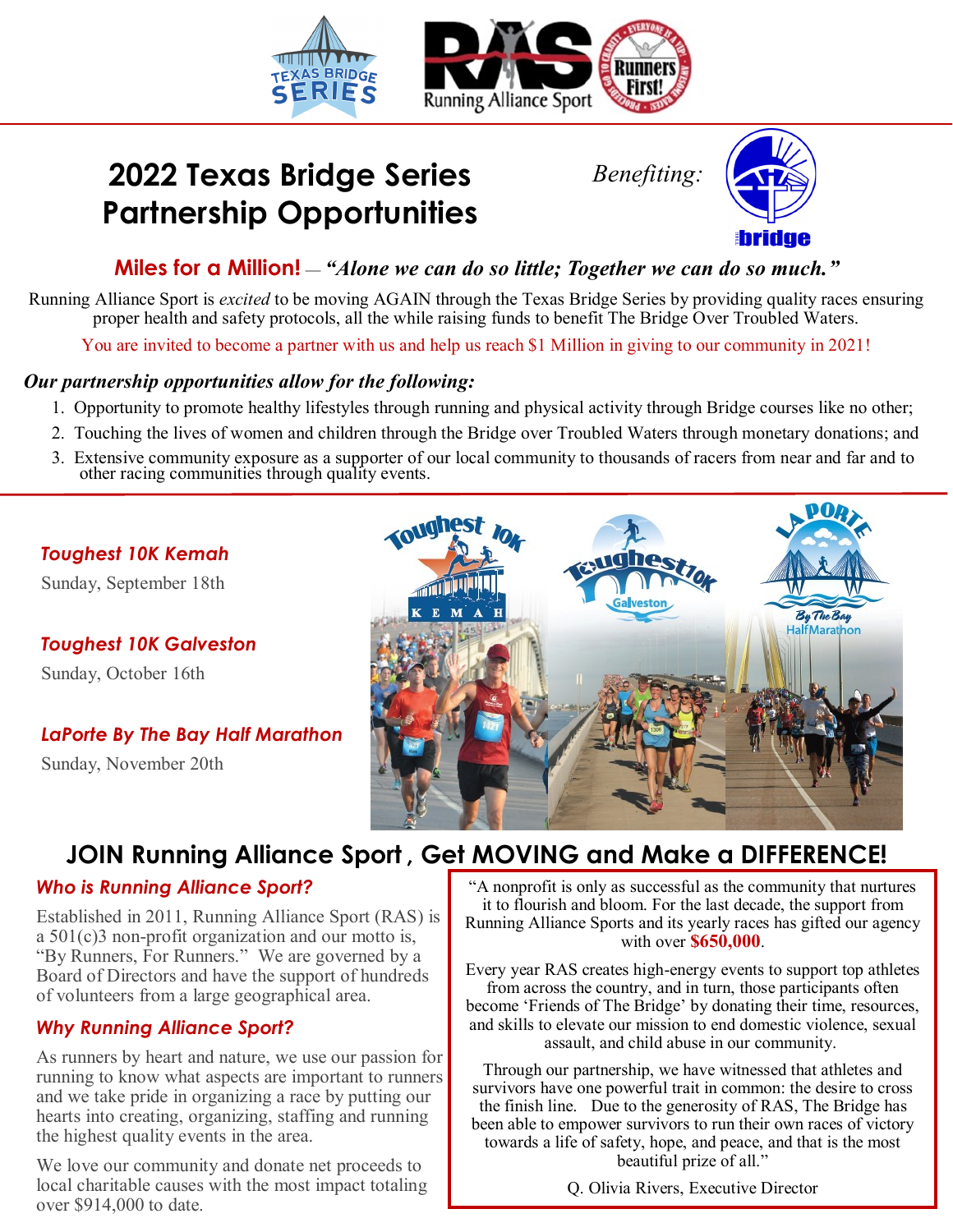

### **Texas Bridge Series Opportunities:**

*Master the Texas Bridge Series with the following opportunities:*

#### **Texas Bridge Series Runner's Circle**

- **□ Texas Bridge Series Title Partner (all 3 bridge races): \$12,000**
- **□ Presenting Race Partner (Race(s) of your choice): \$5,000**
- **□ Marathoner Partner (all 3 races): \$3,500**
- **□ Series Team (10 runners at each race): \$2,500 -** Team Focus, Sponsor Perks!
- **□ Sprinter Partner (2 races of your choice): \$2,500**
- **□ Runner Partner (1 race of your choice): \$1,000**
- **□ Race Team (10 runners at race(s) of your choice): \$1,000 -** Team Focus, Sponsor Perks!
- **□ Mile Partner (Race(s) of your choice): \$250**

Opportunity to represent your business/organization at your mile through a cheering/hoopla station. Encouraged to provide treats, entertainment and make the course as fun as you'd like.

|                                                       | \$12,000<br><b>SERIES TITLE</b><br>Partner | \$5,000<br><b>PRESENTING</b><br><b>Partner</b> | \$3,500<br><b>MARATHONER</b><br><b>Partner</b> | \$2,500<br><b>SPRINTER</b><br><b>Partner</b> | \$2,500<br><b>SERIES</b><br><b>TEAM</b>   | \$1,000<br><b>RUNNER</b><br><b>Partner</b> | \$1,000<br><b>RACE</b><br><b>TEAM</b>          | \$250<br><b>MILE</b><br><b>Partner</b> |
|-------------------------------------------------------|--------------------------------------------|------------------------------------------------|------------------------------------------------|----------------------------------------------|-------------------------------------------|--------------------------------------------|------------------------------------------------|----------------------------------------|
| # of Races:                                           | All 3 Races                                | Each race(s) of<br>your choice                 | All 3 races                                    | 2 races of your<br>choice                    | 10<br><b>Runners</b><br>at all 3<br>races | Each race( $s$ )<br>of your<br>choice      | 10 Runners<br>at race( $s$ ) of<br>your choice | Each<br>race(s)<br>of your<br>choice   |
| # of Runners:                                         | $2,000+$ per Bridge                        | $2,000+$                                       | $2,000+$ per Bridge                            | $2,000+$ per<br><b>Bridge</b>                | $2.000+$<br>per<br>Bridge                 | $2,000+$                                   | $2,000+$                                       | $2,000+$                               |
| <b>Digital Race</b><br><b>Guide Ad</b>                | Full Page                                  | <b>Full Page</b>                               | <b>Half</b> Page                               | <b>Half Page</b>                             | Quarter<br>Page                           | Quarter<br>Page                            | Quarter<br>Page                                |                                        |
| Logo on All<br><b>Print Materials</b><br>& Media      |                                            |                                                |                                                | $\checkmark$                                 |                                           | $\checkmark$                               |                                                |                                        |
| <b>Exclusive Social</b><br><b>Media Promo</b>         | $\checkmark$                               | $\checkmark$                                   |                                                |                                              |                                           |                                            |                                                |                                        |
| <b>Material in All</b><br><b>Race Packets</b>         |                                            | $\checkmark$                                   |                                                |                                              |                                           |                                            |                                                |                                        |
| <b>Logo and Link</b><br>on Website/<br><b>Eblasts</b> |                                            |                                                |                                                | $\checkmark$                                 | $\checkmark$                              | $\checkmark$                               | $\checkmark$                                   |                                        |
| <b>Facebook Post</b><br>on Race Page                  | $\checkmark$                               | $\checkmark$                                   |                                                | $\checkmark$                                 | $\checkmark$                              | $\checkmark$                               | $\checkmark$                                   | $\checkmark$                           |
| <b>Booth Space</b>                                    | $24'$ x 12'                                | $24' \times 12'$                               | $12'$ x $12'$                                  | $12'$ x $12'$                                |                                           | Table                                      |                                                |                                        |
| <b>Co-Branded</b><br>Swag                             | $\checkmark$                               |                                                |                                                |                                              |                                           |                                            |                                                |                                        |
| Logo on All Bibs                                      | $\checkmark$                               | $\checkmark$                                   |                                                |                                              |                                           |                                            |                                                |                                        |
| <b>Banner at Start/</b><br><b>Finish Inflatable</b>   | <b>Highest Placement</b>                   | $\checkmark$                                   |                                                |                                              |                                           |                                            |                                                |                                        |
| <b>Mile Sponsor</b>                                   |                                            | $\checkmark$                                   |                                                |                                              |                                           |                                            |                                                | $\checkmark$                           |
| <b>Announcements</b>                                  | $\checkmark$                               | $\checkmark$                                   |                                                | $\checkmark$                                 | $\checkmark$                              | $\checkmark$                               | $\checkmark$                                   |                                        |
| <b>Race Entries</b>                                   | 10 per race                                | $\overline{8}$                                 | 6                                              | $\overline{4}$                               | 10 <sub>per</sub><br>race                 | $\overline{4}$                             | $\overline{10}$                                |                                        |
| <b>Discounted</b><br>Registration                     | $\checkmark$                               | $\checkmark$                                   |                                                | $\checkmark$                                 | $\checkmark$                              | $\checkmark$                               | $\checkmark$                                   |                                        |